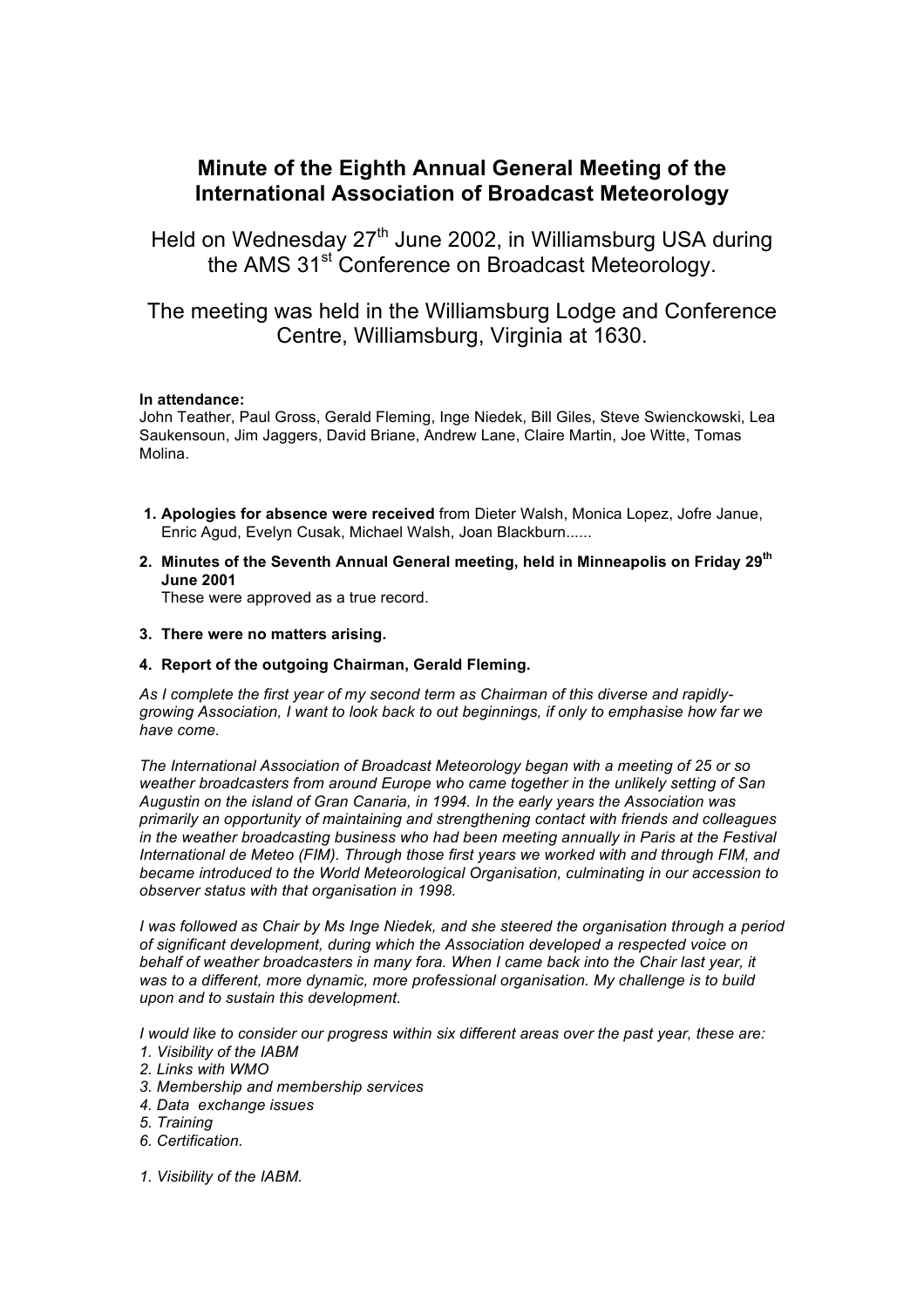*On behalf of the Association I attended the ECAM / EMS (European Conference of Applications of Meteorology, European Meteorological Society) meeting in Budapest in the autumn last year. While this conference does not have a particular focus on the broadcasting part of our business, it does concern itself with the commercial exploitation of meteorology in Europe, and in particular it is probably the only forum where private and public sectors can come together to meet as equal partners. The papers presented and discussions held at the conference provided much material of interest for our newsletter and website. I have recently been invited, on behalf of the IABM, to join the organising committee for the next ECAM/EMS, scheduled to be held in Rome in September 2003.* 

#### *2. Links with WMO*

*Some of you who attended the AMS Broadcasters Conference in Orlando will recall that the Director of the NWS, General JJ Kelly, was critical of the IABM for not taking up its allotted seats at the WMO Congress held earlier that year. It was a reasonable criticism - observer status represents a great opportunity to have a voice at the highest levels within meteorology, but the exploitation of this opportunity requires significant resources, as it means having representatives attend a variety of meetings and committees, and also having members of the Association contribute at different levels to the work of WMO. Over the past year or two the Association has been plugged into the Public Weather Services programme of WMO, especially through the work of members Claire Martin, Sam Muchemi and Ivan Cacic. We have also raised our voices - sometimes controversially - at Executive Council, and at the Commission for Basic Systems.* 

#### *3. Membership and membership services.*

*In response to the wishes of members we have not only retained our "paper-based" newsletter but have significantly developed and improved it over the past year, with a relaunch under the title "Up Front". Our previous Editor, Richard Chapman, did sterling work on the newsletter, and this has been carried on by our Secretary, John Teather, who has now taken on the responsibility of editing both our newsletter and our website. In addition to upgrading the production of the newsletter, John has attempted to source a greater variety of articles, and for the first time we are on course to produce our target of four newsletters per year.* 

*In a similar manner the content of the website is now updated more frequently, to keep it current and always interesting. An example at present is the link - provided by our Japanese colleague Michihiko Tonouchi - to websites carrying detailed forecast information relating to the World Cup.*

#### *4. Data Issues*

*From the time that the IABM was formed the issue of the pricing of weather data in Europe has never been far from the surface. Over the past years the Association has raised some hackles with its approach to this issue, but it has also started to see some results.*

*At a committee meeting last November, a new statement was developed on the position of the IABM with respect to ECOMET. Following this development, myself and Tomas Molina had a meeting in Brussels with the Chairman, Chief Executive and other members of the Board of that organisation; a follow-up meeting was held in Geneva earlier this month at which the Association was represented by Tomas, John Teather and Inge Niedek.* 

*In our statement, we have changed the focus of our position somewhat to concentrate more clearly on the impact which European data policies are having on broadcasting. In this we are making it clear that we are not attempting to represent the entire private sector of meteorology; rather we are concentrating on what exactly we, as broadcasters, need to do our work. We are trying to get the importance of these needs across to the decision makers.*

*To some extent our work in this area is becoming more low-key. We detect that there is an acknowledgement among many in European Met Services that matters must change; we feel that we should encourage this thinking and help Met Service to move in the direction of easier, faster and more affordable access to weather data.*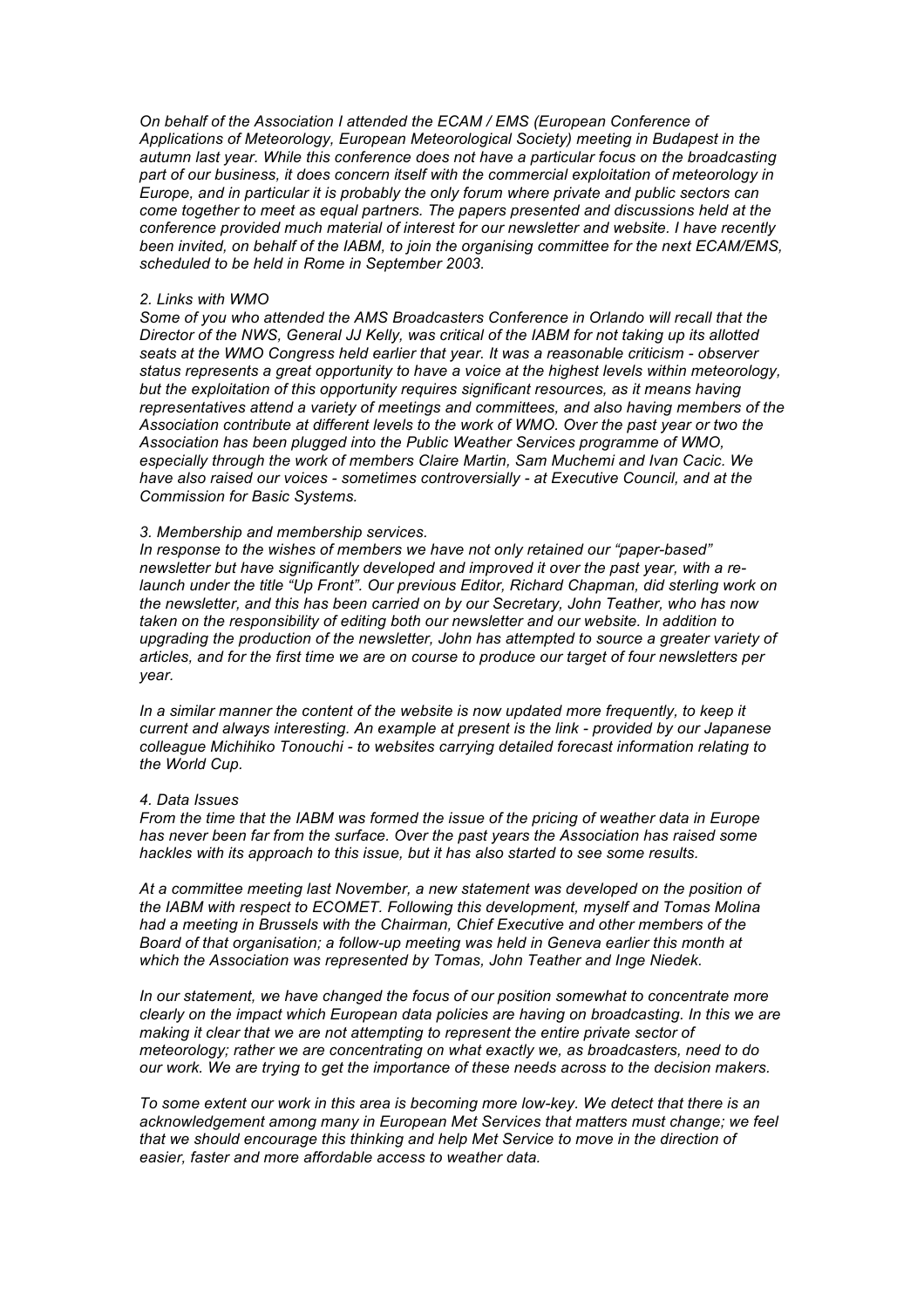### *5. Training*

*Last week I had a meeting with the Regional Presidents of WMO as part of a continuing dialogue with that organisation on the importance of broadcast training for meteorologists, especially in the developing countries. The concept which we have is that the IABM would help to source and provide expertise for training courses which would be organised and run through existing WMO programmes.* 

### *6. Certification*

*The idea of certification is linked to that of training. The IABM concept is that we could develop a template for certification which could then be adapted for local use from one country to another. It is our view that the National Meteorological Societies would actually take charge and run the certification schemes in each country, as they would need to be adapted and made culturally appropriate from one location to another. It would be our hope that such a scheme would attract the support of WMO, so that the certificates themselves and the successful candidates might carry a WMO "Seal of Approval" which would be portable from one country to another.*

*I would now like to look ahead to some of the major challenges facing your association in the years ahead.*

*We have entered into a commitment with WMO and the AMS to co-host a conference on Broadcast Meteorology in Geneva in 2004. This will be a major conference - the first attempt to organise a global conference in our field. There will be a lot of hard work to make it happen.*

*We will need to continue to work on gaining new members; on promoting training; on advocacy for our profession at the highest levels. We need to keep working on the data issues in Europe; keeping open the channels of communication that have developed between ourselves and the European Met Services. We need to further improve our own channels of communication with our members; our website and Up Front.* 

*Funding this level of activity is not going to be easy. There is no question of increasing our membership fee; what we do need to do is to improve our efficiency of fee collection. This is a time-consuming task, and traditionally we have not been very good at collecting all the monies due.* 

*Your Association has no paid officials, and runs entirely on the voluntary efforts of the committee. Most of us use our own home PC's to progress Association business, and piggyback on resources available to us through our employers. There will come a time, hopefully, when the IABM will outgrow these voluntary efforts, and we will need to professionalise*  further. For the moment, however, the burden falls primarily on your committee, and I would like to thank them for their co-operation and work throughout the past year. Special words of *thanks go to those upon whom the greatest burden of work has fallen; John as Secretary, Inge and Dieter as Vice-Chairs, and Tomas as Membership Secretary. It has been a pleasure and a privilege to work with you all.* 

# **5. Report of the outgoing Honorary Secretary, John Teather.**

John Teather noted that the Chairman had already reported on areas of the Honorary Secretary's areas of responsibility. There was no more that he wished to add.

# **6. Report of the outgoing Treasurer, Gerald Fleming.**

A financial report was tabled and considered. The need to improve on the collection of subscriptions was reported. John Teather stated that shortly he would be offering a secure collection method via the web site.

## **7. Election of Directors and Officers.**

The following officers were elected:

Chairman Gerald Fleming